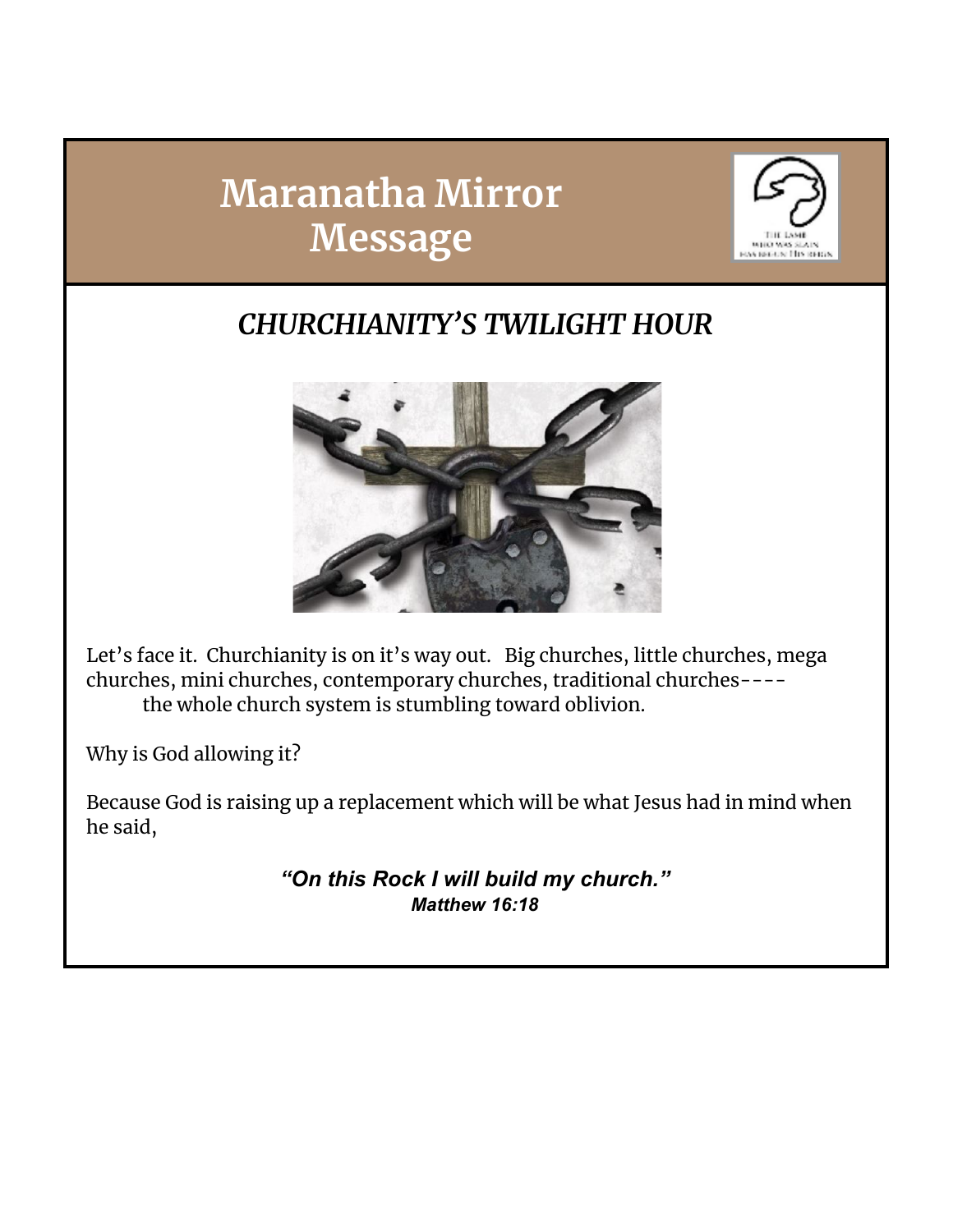

**"My Church"** was never meant to be an institution with real estate holdings and financial clout, with religious professionals dominating the laity "in the name of Christ."

**"My Church, "** which smashes the gates of death and sets the captives free, is simply the Kingdom of God breaking through this realm of darkness.

**"My Church"** is where people are serving together in Jesus' name, set free from bondage to money, vanity, or fear of persecution.

A hint of this kind of church has turned up in a place where there are…

No church spires.

No clergy sit at the head table to offer the invocation at community banquets.

No TV evangelists.

No Christian radio.

In China, when Mao Xiao Tong got rid of all the missionaries and ministers, a strange thing happened to the struggling churches. They disappeared from view and began to multiply.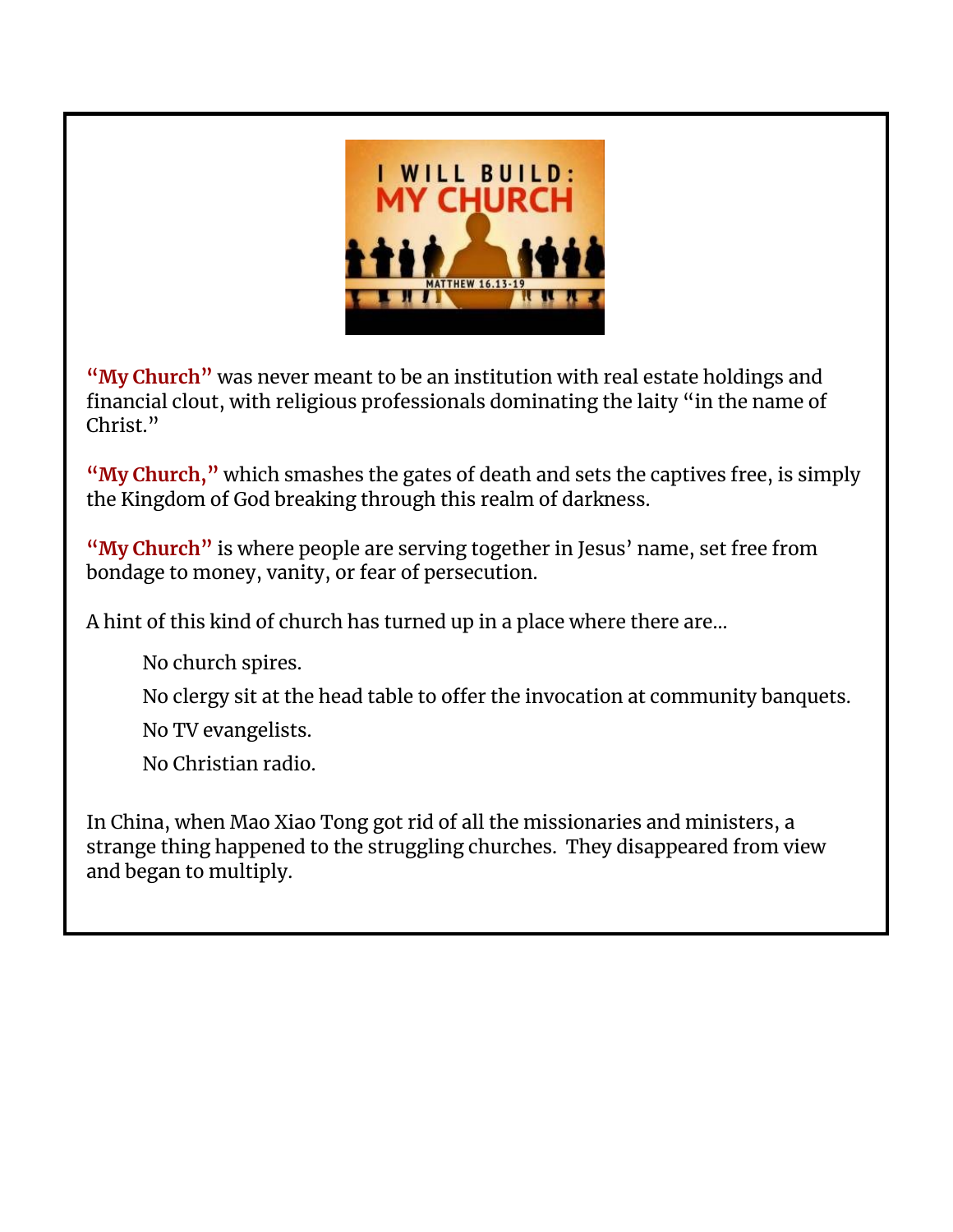

Meeting in basements and barns these little congregations took on a form closer to what Jesus describes as the Kingdom of God.

#### *"On this Rock I will build my church."*

If we want to understand what **"My Church"** looks like, all we have to do is pay attention to what Jesus tells us about God's Kingdom.

Wherever you find the Kingdom, you find **"My Church."**

*Now when Jesus came into the district of Caesare'a Philip'pi, he asked his disciples, "Who do men say that*

*the Son of man is?" And they said, "Some say John the Baptist, others say Eli'jah, and others Jeremiah or one of the prophets." He said to them, "But who do you say that I am?" Simon Peter replied, "You are the Christ, the Son of the living God." "Blessed are you, Simon Bar-Jona! For flesh and blood has not revealed this to you, but my Father who is in heaven."*

 *Matthew 16:13-17*

Peter did not "figure it out." It was revealed to him.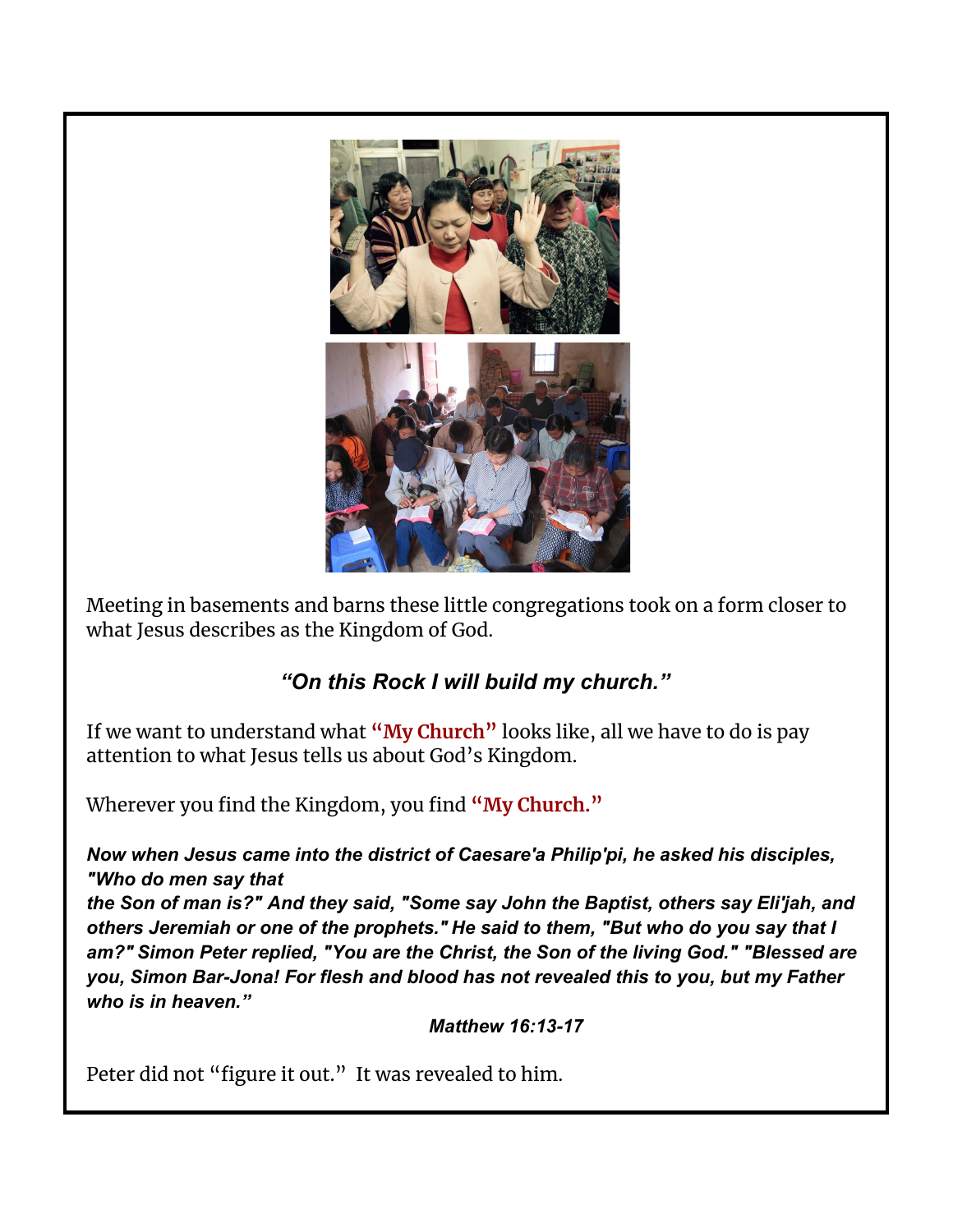Suddenly, Peter knew who Jesus is by a knowledge which comes only from heaven.

*"And I tell you, you are Peter, and on this rock I will build my church, and the powers of death shall not prevail against it."*

*Matthew 16:18*

*Hearts are compelled to follow*



*"My Church" is made up of people who know who Jesus is….. to the point where their hearts compel them to follow him.*

They deny themselves, take up their cross daily and follow Jesus. They live by every word which proceeds from his mouth.

They do what he commands. They believe what he promises. They share in his suffering. They live by the resurrection power of his Spirit.

### *Seek God's Kingdom First*

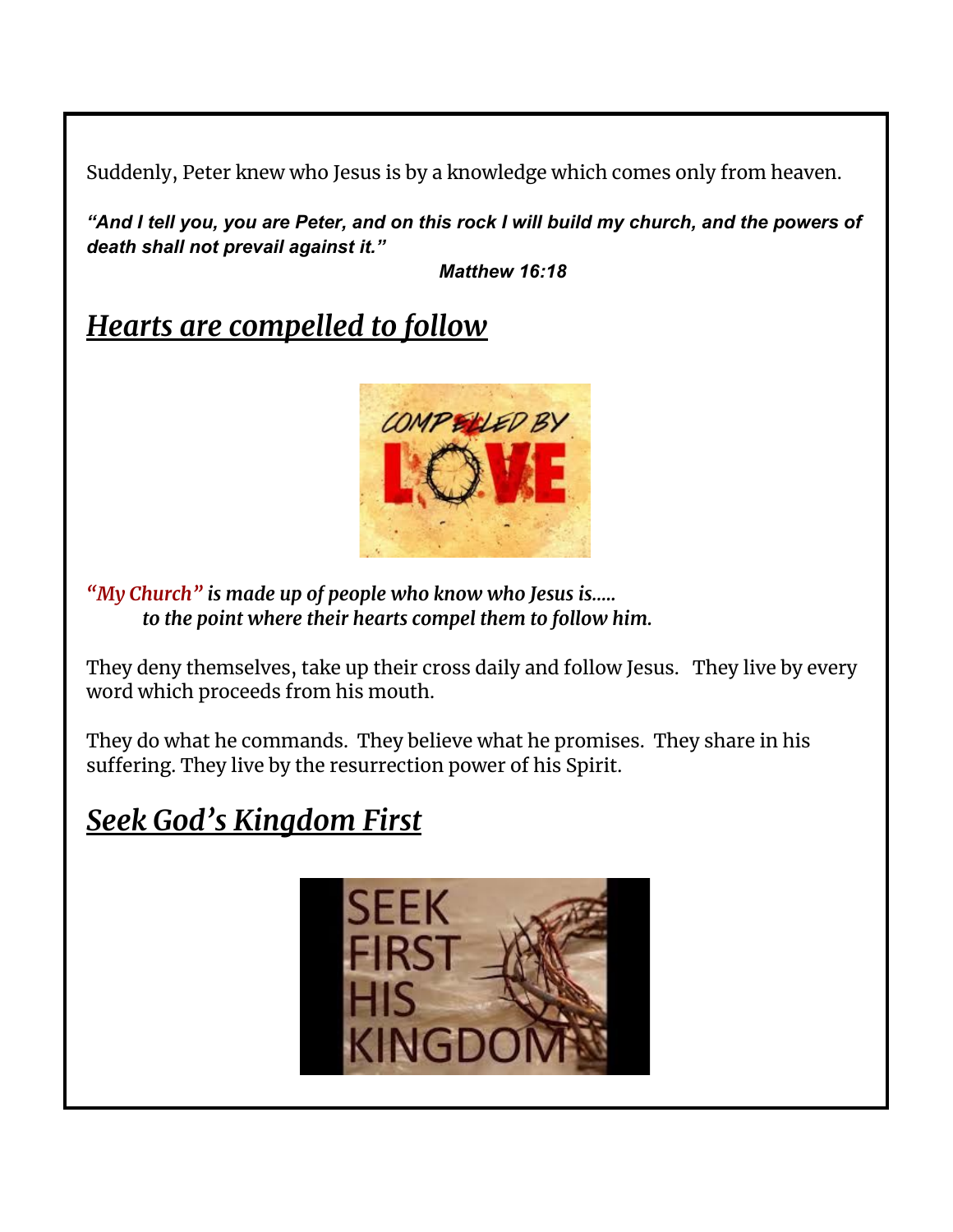*"My Church" is made up of people ... who seek God's Kingdom first.*

They are no longer in bondage to money, since money has ceased to be their security.

When they gather to worship God, when they spread out into the world as servants of the Kingdom, they trust God alone to provide whatever they need.

#### *No Clergy*

*"My Church" has no clergy***.**

*But you are not to be called rabbi, for you have one teacher, and you are all brethren. And call no man your father on earth, for you have one Father, who is in heaven. Neither be called masters, for you have one master, the Christ. He who is greatest among you shall be your servant; whoever exalts himself will be humbled, and whoever humbles himself will be exalted.*



*Matthew 23:8-12*

No clergy. No man or woman who functions like clergy, while calling themselves "Brother Jones" or "Sister Smith"

In **"My Church"** those who lead, do so as servants, never as masters. There is only one Master, one Teacher. All are learning what it means to be poor in spirit, to mourn, to be meek, merciful, pure in heart. As they seek to be peacemakers, they accept persecution as part of their calling.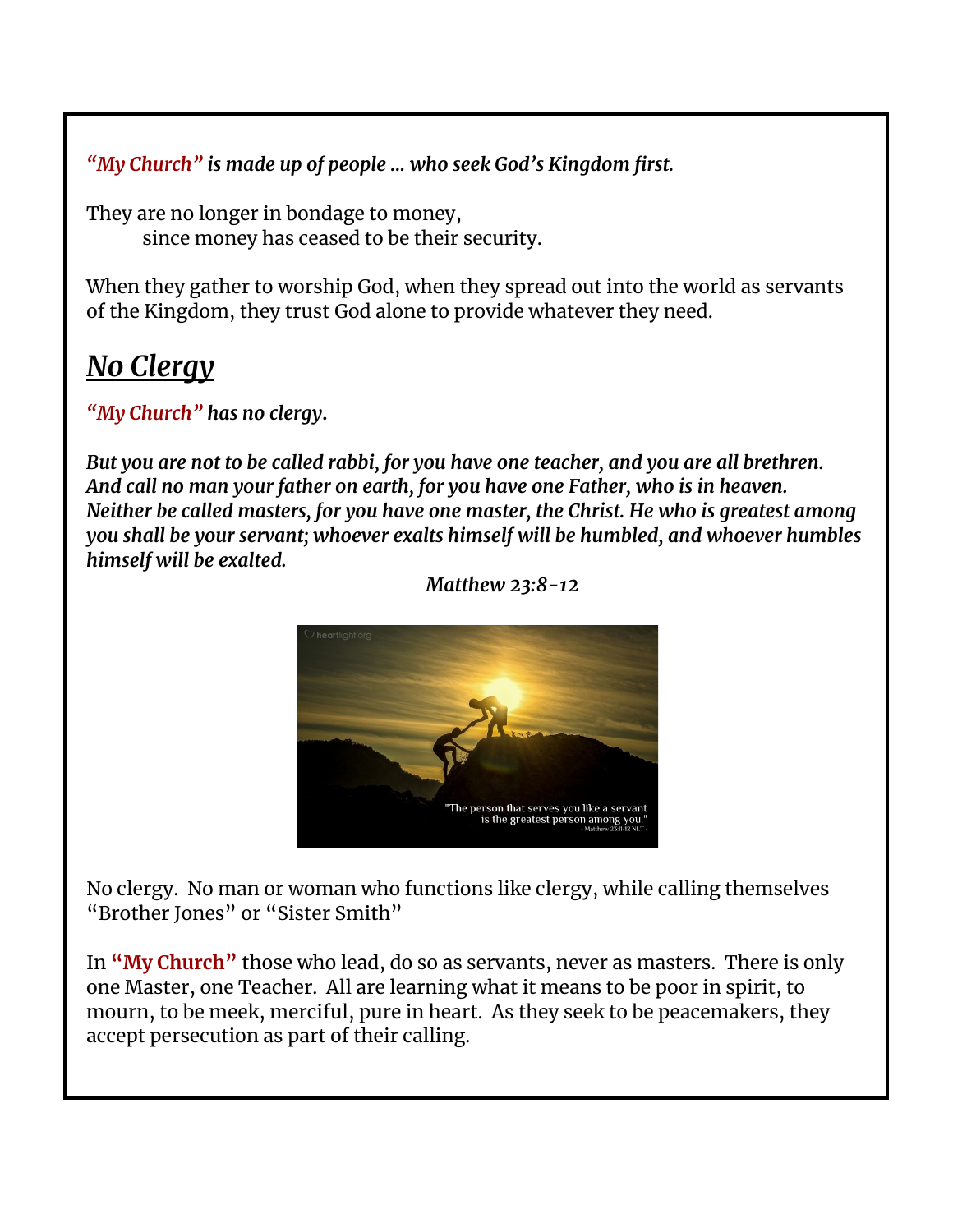## *Created and Sustained by Jesus Alone*

*"My church" is created and sustained by Jesus alone.*



In his vision on the Isle of Patmos, the apostle John hears Jesus addressing messages to seven churches that are struggling to be faithful in a hostile world. These churches have long since disappeared. But their counterparts will soon arrive on the scene----churches whose only link with each other and with heaven is the Lord Jesus himself.

*Then I turned to see the voice that was speaking to me, and on turning I saw seven golden lampstands, and in the midst of the lampstands one like a son of man, clothed with a long robe and with a golden girdle round his breast; his head and his hair were white as white wool, white as snow; his eyes were like a flame of fire, his feet were like burnished bronze, refined as in a furnace, and his voice was like the sound of many waters; in his right hand he held seven stars, from his mouth issued a sharp two-edged* sword, and his face was like the sun shining in full strength. When I saw him, I fell at his *feet as though dead. But he laid his right hand upon me, saying, "Fear not, I am the first* and the last, and the living one; I died, and behold I am alive for evermore, and I have the *keys of Death and Hades."*

*Revelation 1:12-18*

The lampstands are churches, with the Lord in their midst, sustaining them, encouraging them, judging them, calling them to repentance.

They stay alive only as they walk in his light.

### *My Church*